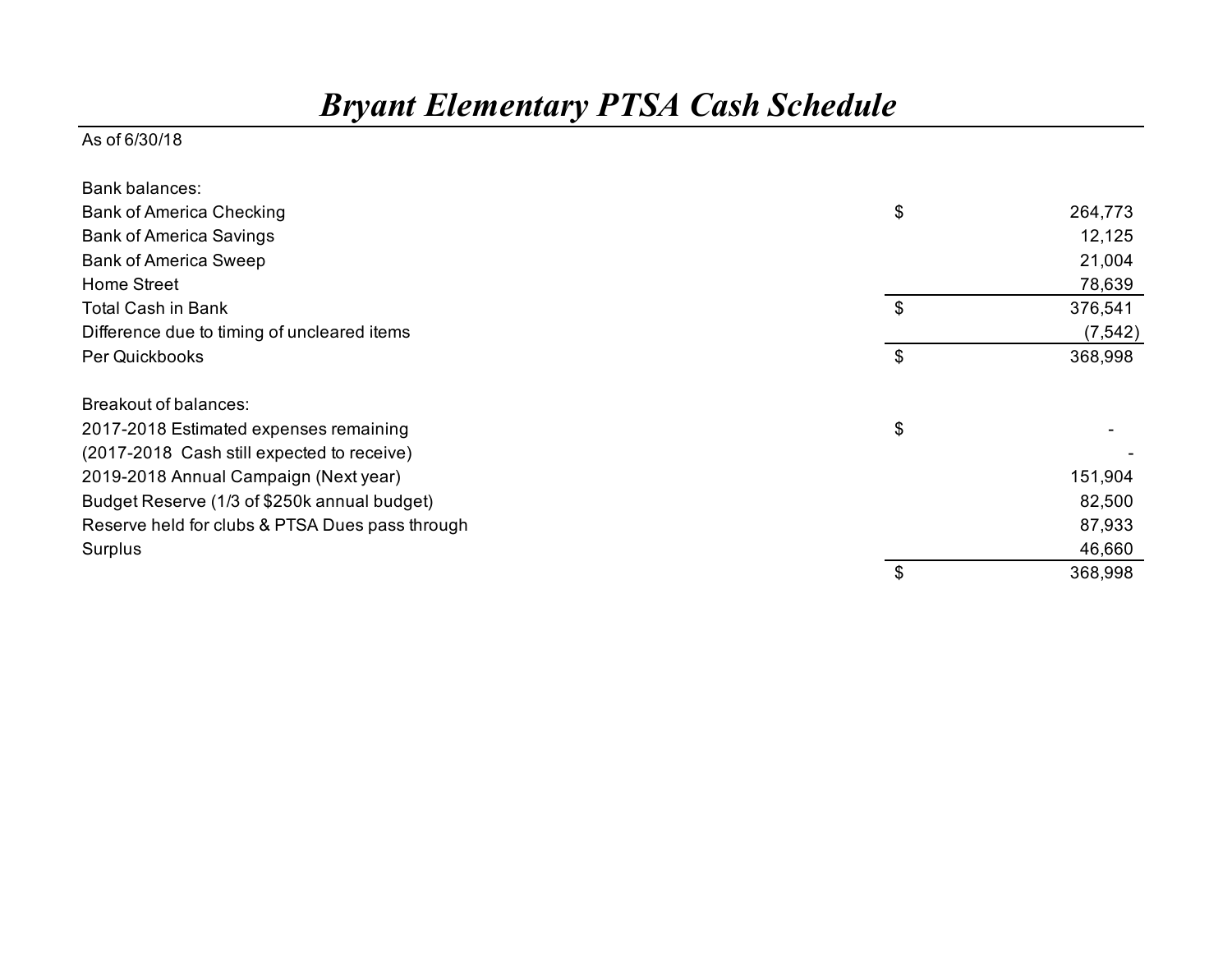| <b>Bryant Elementary PTSA</b>                                                                                                                                                                                                                                                                                                                                                                                                                                                                                          | 17/18 Budget                                                       |   | 17/18 Actual                  | 18/19 | Notes 17/18 Budget                                                                |
|------------------------------------------------------------------------------------------------------------------------------------------------------------------------------------------------------------------------------------------------------------------------------------------------------------------------------------------------------------------------------------------------------------------------------------------------------------------------------------------------------------------------|--------------------------------------------------------------------|---|-------------------------------|-------|-----------------------------------------------------------------------------------|
| rces of Cash<br>Direct Donations (Pledge Drive) (Net) \$                                                                                                                                                                                                                                                                                                                                                                                                                                                               | 165,000 \$                                                         |   | 161,063 \$                    |       | 151,904 Represents annual campaign from prior school year                         |
| <b>Bryant Blast(net)</b>                                                                                                                                                                                                                                                                                                                                                                                                                                                                                               | 12.000                                                             |   | 13.622                        |       |                                                                                   |
| aryans assempted<br>Auction<br>Instrumental Music Donations (restricted)                                                                                                                                                                                                                                                                                                                                                                                                                                               | 12,000<br>9,000                                                    |   | 32,954<br>7,900<br>2,589      |       |                                                                                   |
| Scrip/Amazon/PCC (net)<br>$\begin{minipage}{.4\linewidth} \textbf{StepM} \textbf{H}_{\text{max}} = \textcolor{red}{\textbf{1}} \textbf{.} \vspace{-0.08in} \begin{minipage}{.4\linewidth} \textbf{P} & \textbf{P} \textbf{.} \vspace{-0.08in} \end{minipage} \begin{minipage}{.4\linewidth} \begin{minipage}{.4\linewidth} \textbf{P} & \textbf{P} \textbf{.} \vspace{-0.08in} \end{minipage} \end{minipage} \begin{minipage}{.4\linewidth} \begin{minipage}{.4\linewidth} \textbf{P} & \textbf{P} \textbf{.} \vspace$ | 3,000<br>5,000                                                     |   | 2,344<br>194                  |       | At Night, Spit Wear and Yearbook                                                  |
| Other Income ( non-Scrip rebates, CFD and other donations)                                                                                                                                                                                                                                                                                                                                                                                                                                                             | 1,800                                                              |   | 1,460                         |       | \$1k Boy Scouts contribution                                                      |
| Carry over funds from previous year                                                                                                                                                                                                                                                                                                                                                                                                                                                                                    | 64.479<br>272,429 S                                                |   | 64.479<br>286,604             |       |                                                                                   |
| <b>Uses of Cash</b>                                                                                                                                                                                                                                                                                                                                                                                                                                                                                                    |                                                                    |   |                               |       |                                                                                   |
| <b>Likes of Julius</b><br><b>Arts and Culture</b><br>Arts and Culture<br>Art Envidenment - Classroom (Visual Arts, Ceramics, Drams, Art<br>Suppless) S                                                                                                                                                                                                                                                                                                                                                                 |                                                                    |   |                               |       |                                                                                   |
| <b>Art Night</b>                                                                                                                                                                                                                                                                                                                                                                                                                                                                                                       | 20,000 \$<br>500<br>50                                             |   | 19,991<br>386                 |       |                                                                                   |
| Book It                                                                                                                                                                                                                                                                                                                                                                                                                                                                                                                | 1,450                                                              |   | 607                           |       |                                                                                   |
| Art Docent Supplies                                                                                                                                                                                                                                                                                                                                                                                                                                                                                                    | 1.150                                                              |   | 687                           |       |                                                                                   |
| Reflectors Art Exhibit<br>Music Supplies                                                                                                                                                                                                                                                                                                                                                                                                                                                                               | $\frac{150}{400}$<br>23,700                                        |   | 21,672                        |       |                                                                                   |
| <b>Teacher Support</b>                                                                                                                                                                                                                                                                                                                                                                                                                                                                                                 |                                                                    |   |                               |       |                                                                                   |
| Classroom Supplies S<br>Field trips, classroom materials & support                                                                                                                                                                                                                                                                                                                                                                                                                                                     | 6,180 S<br>15,496                                                  |   | 5,970<br>9,124                |       | 25 FTE + 3PCP + 2.9 FTE<br>\$26 Muderit for 596 projection                        |
| PCP Sub-time to support leacher assessment of students                                                                                                                                                                                                                                                                                                                                                                                                                                                                 | 1.350<br>13,600                                                    |   |                               |       | $3$ PCP x 2 days each<br>Total sub-time support is 30 days at \$225/day. Added \$ |
| Sub-time to support teacher assessment of students<br>Assemblier                                                                                                                                                                                                                                                                                                                                                                                                                                                       | 350<br>88.976                                                      |   | 14,950<br>90<br><b>vn</b> 134 |       |                                                                                   |
|                                                                                                                                                                                                                                                                                                                                                                                                                                                                                                                        |                                                                    |   |                               |       |                                                                                   |
| <b>Tutoring and Academic Support</b><br>Community Volunteer Coordinator \$<br>Community Volunteer Personal Service Contract                                                                                                                                                                                                                                                                                                                                                                                            | 13,357 \$                                                          |   | 13.357                        |       | 19 hard 19 hour 27 weeks                                                          |
| Instructional Support (Reading Specialist)                                                                                                                                                                                                                                                                                                                                                                                                                                                                             | 3,840<br>40,000<br>21,375                                          |   | 3,840<br>38,281<br>17,496     |       | PTSA funding .4FTE Reading Speci                                                  |
| Tutoring/Academic Support<br>Classroom Software                                                                                                                                                                                                                                                                                                                                                                                                                                                                        | 5.000                                                              |   | 4846                          |       | 1,425 hours<br>Learning A-Z (incl Rea Kids)                                       |
|                                                                                                                                                                                                                                                                                                                                                                                                                                                                                                                        | 33,572                                                             |   | 77,619                        |       |                                                                                   |
| Technology<br>Lab tech manager \$                                                                                                                                                                                                                                                                                                                                                                                                                                                                                      | 19,607 \$                                                          |   | 19,607                        |       |                                                                                   |
| Other tech equipliesvices                                                                                                                                                                                                                                                                                                                                                                                                                                                                                              | $\frac{300}{19,907}$<br>š                                          |   | 519<br>20.126                 |       |                                                                                   |
| Music Programs                                                                                                                                                                                                                                                                                                                                                                                                                                                                                                         |                                                                    |   |                               |       |                                                                                   |
| ental Music instruction (r.f.) S<br>Instrument Maintenance                                                                                                                                                                                                                                                                                                                                                                                                                                                             | 15,646 \$                                                          |   | 15,646                        |       |                                                                                   |
| Music Classroom Support S                                                                                                                                                                                                                                                                                                                                                                                                                                                                                              | 1,330<br>402                                                       |   | 1,315<br>402                  |       | Approved spending at June ring. Roll over to next FY if                           |
|                                                                                                                                                                                                                                                                                                                                                                                                                                                                                                                        | 17,378                                                             |   | 7,363                         |       |                                                                                   |
| Library<br>Library Materials \$                                                                                                                                                                                                                                                                                                                                                                                                                                                                                        | 3,475 \$                                                           |   | 3,475                         |       |                                                                                   |
| Encyclopedia Britannica Online                                                                                                                                                                                                                                                                                                                                                                                                                                                                                         | 700<br>100                                                         |   | 655<br>104                    |       |                                                                                   |
| Summer Reading Program<br>Writers Celebration<br>Writers BBQ                                                                                                                                                                                                                                                                                                                                                                                                                                                           | $\frac{200}{150}$                                                  |   | $\frac{182}{189}$             |       |                                                                                   |
| <b>Global Reading Challenge</b>                                                                                                                                                                                                                                                                                                                                                                                                                                                                                        | 100<br>4,725                                                       |   | 56<br>4,661                   |       |                                                                                   |
| <b>Science and Math</b>                                                                                                                                                                                                                                                                                                                                                                                                                                                                                                |                                                                    |   |                               |       |                                                                                   |
| Science Fair coord S                                                                                                                                                                                                                                                                                                                                                                                                                                                                                                   | 1.500 S                                                            |   | 1,500                         |       |                                                                                   |
| a Fair Background Checks<br>Science Fair supplies                                                                                                                                                                                                                                                                                                                                                                                                                                                                      | 300<br>600<br>100                                                  |   | 100<br>540                    |       | nds set aside for recruited college volunteen                                     |
| 4th crade math club                                                                                                                                                                                                                                                                                                                                                                                                                                                                                                    |                                                                    |   |                               |       |                                                                                   |
| Schools Friends of the Fishery Donation<br>Learning Landscapes/Garden Buddies<br>5th grade Environmental Camp                                                                                                                                                                                                                                                                                                                                                                                                          | $\begin{array}{r} 100 \\ 400 \\ 7,000 \end{array}$                 |   | 80<br>7,000                   |       |                                                                                   |
|                                                                                                                                                                                                                                                                                                                                                                                                                                                                                                                        |                                                                    |   |                               |       |                                                                                   |
| <b>Healthy Bodies</b><br>Physical Education Supplies S                                                                                                                                                                                                                                                                                                                                                                                                                                                                 | 500 S                                                              |   | 524                           |       |                                                                                   |
| Patrol Equipment & Recognition                                                                                                                                                                                                                                                                                                                                                                                                                                                                                         | 150                                                                |   | 93                            |       |                                                                                   |
| Recess Playground Supervision<br><b>CPR</b> Training                                                                                                                                                                                                                                                                                                                                                                                                                                                                   | 22,200<br>800                                                      |   | 18,218<br>800                 |       |                                                                                   |
| <b>Emergency Preparedness</b><br>Field Day                                                                                                                                                                                                                                                                                                                                                                                                                                                                             | 500<br>398                                                         |   | 398                           |       |                                                                                   |
| Nursing/OTPT/SLP                                                                                                                                                                                                                                                                                                                                                                                                                                                                                                       | 150<br>24.698                                                      |   | 21<br>20.055                  |       |                                                                                   |
| World and Community                                                                                                                                                                                                                                                                                                                                                                                                                                                                                                    |                                                                    |   |                               |       |                                                                                   |
| Family Aid Support \$<br>Grade Level Co.                                                                                                                                                                                                                                                                                                                                                                                                                                                                               | 3,000 S<br>3,000                                                   |   | 2,985<br>2.361                |       |                                                                                   |
| munity Building Grants<br>Legislative Advocacy                                                                                                                                                                                                                                                                                                                                                                                                                                                                         | 5,000<br>500<br>1,500                                              |   | $^{93}_{1,475}$               |       |                                                                                   |
| <b>Bryant Foruma</b><br>Laser Pizza for Bryant Foruma                                                                                                                                                                                                                                                                                                                                                                                                                                                                  | 600                                                                |   |                               |       |                                                                                   |
|                                                                                                                                                                                                                                                                                                                                                                                                                                                                                                                        | 8,600                                                              |   | <b>6914</b>                   |       |                                                                                   |
| Volunteerism                                                                                                                                                                                                                                                                                                                                                                                                                                                                                                           |                                                                    |   |                               |       |                                                                                   |
| Volumber Recognition<br>Departry Teacher Staff Recognition                                                                                                                                                                                                                                                                                                                                                                                                                                                             | 350 \$                                                             |   | 400<br>144                    |       |                                                                                   |
|                                                                                                                                                                                                                                                                                                                                                                                                                                                                                                                        |                                                                    |   | 644                           |       |                                                                                   |
| Information and Communication                                                                                                                                                                                                                                                                                                                                                                                                                                                                                          |                                                                    |   |                               |       |                                                                                   |
| Constant Contact Subscription S                                                                                                                                                                                                                                                                                                                                                                                                                                                                                        | 450 S                                                              |   | ÷.                            |       |                                                                                   |
| School Phone Book                                                                                                                                                                                                                                                                                                                                                                                                                                                                                                      | 350<br>800                                                         |   |                               |       |                                                                                   |
| <b>PTSA Business Expenses</b>                                                                                                                                                                                                                                                                                                                                                                                                                                                                                          |                                                                    |   |                               |       |                                                                                   |
| Licenses & Registrations S<br>haurance                                                                                                                                                                                                                                                                                                                                                                                                                                                                                 | 700 S<br>1.140                                                     |   | 472<br>1.140                  |       |                                                                                   |
| Chica Supplies/Po Box<br>Scheare /QB/Website                                                                                                                                                                                                                                                                                                                                                                                                                                                                           | $\frac{200}{500}$                                                  |   | $\frac{172}{473}$             |       |                                                                                   |
| Bank FeesNSF Charges/Credit card                                                                                                                                                                                                                                                                                                                                                                                                                                                                                       | 800                                                                |   | 401                           |       |                                                                                   |
| Postage<br>Accounting services                                                                                                                                                                                                                                                                                                                                                                                                                                                                                         | 50<br>750                                                          |   | 166<br>780                    |       |                                                                                   |
| Check Supply<br>Sumac/Gigwing Fuel                                                                                                                                                                                                                                                                                                                                                                                                                                                                                     | 1.198                                                              |   | 33<br>1.198                   |       |                                                                                   |
|                                                                                                                                                                                                                                                                                                                                                                                                                                                                                                                        | 5.338                                                              |   |                               |       |                                                                                   |
| Fin. Support & Discretionary Funds                                                                                                                                                                                                                                                                                                                                                                                                                                                                                     |                                                                    |   |                               |       |                                                                                   |
| PTSA Discretionary Fund \$<br>PTSA staff appreciation<br>Supplies for Bryant (paper)                                                                                                                                                                                                                                                                                                                                                                                                                                   | $\begin{array}{cc} 250 & \mathbb{S} \\ 500 & \end{array}$<br>1,500 |   | 323<br>1,494                  |       |                                                                                   |
| Unallocated                                                                                                                                                                                                                                                                                                                                                                                                                                                                                                            | 11,985<br>14,235                                                   |   | 1.817                         |       |                                                                                   |
| TOTAL BUDGETED EXPENSE \$                                                                                                                                                                                                                                                                                                                                                                                                                                                                                              | 250,429 \$                                                         |   | 214,960                       |       |                                                                                   |
|                                                                                                                                                                                                                                                                                                                                                                                                                                                                                                                        |                                                                    |   |                               |       |                                                                                   |
| Income S                                                                                                                                                                                                                                                                                                                                                                                                                                                                                                               | 272,429 \$                                                         |   | 286,604                       |       |                                                                                   |
| Expenses S<br>Net S                                                                                                                                                                                                                                                                                                                                                                                                                                                                                                    | $250,429$ \$<br>22,000 \$                                          |   | 214,980<br>71,644             |       |                                                                                   |
| SET ASDE FOR PTSA REQUIRED BUDGET RESERVE \$                                                                                                                                                                                                                                                                                                                                                                                                                                                                           | 22,000 S                                                           |   | 22,000                        |       |                                                                                   |
| Difference \$                                                                                                                                                                                                                                                                                                                                                                                                                                                                                                          |                                                                    | s | 49.644                        |       |                                                                                   |

In addition, the PTSA acknowledges the following self-supporting programs:<br>- Chess Club, Drama-school play, 5th Grade Camp (rath \$7,000 PTSA Funding), Graphic Novels Club, Choir,<br>- Social Committee, Walk to School, Rumting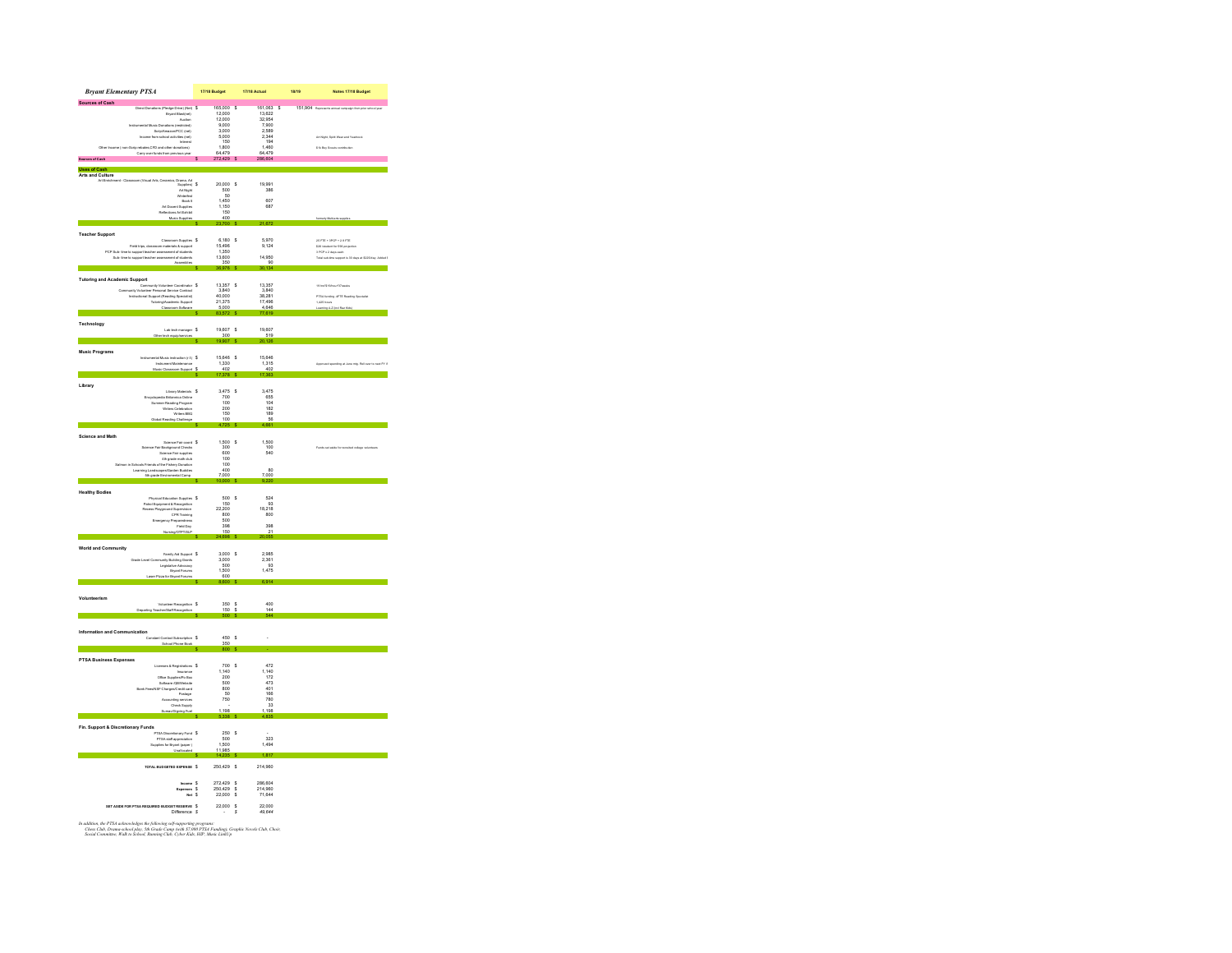## Bryant Elementary PTSA

## BALANCE SHEET

As of June 30, 2018

|                                   | <b>TOTAL</b> |
|-----------------------------------|--------------|
| <b>ASSETS</b>                     |              |
| <b>Current Assets</b>             |              |
| <b>Bank Accounts</b>              |              |
| Alliance for Education - Bryant   | 0.00         |
| CD - Bank of America              | 0.00         |
| Home Stree - CD                   | 0.00         |
| Home Street - checking            | 78,638.68    |
| Home Street - money market        | 0.00         |
| PTSA Gen'l Checking               | 255,996.96   |
| PTSA Gen'l Savings (unused)       | 0.00         |
| PTSA Gen'l Savings (531 acct)     | 12,124.61    |
| PTSA Gen'l Sweep                  | 21,004.48    |
| <b>Total Bank Accounts</b>        | \$367,764.73 |
| <b>Accounts Receivable</b>        |              |
| <b>Accounts Receivable</b>        | 0.00         |
| <b>Total Accounts Receivable</b>  | \$0.00       |
| <b>Other Current Assets</b>       |              |
| Allowance for Bad Debt            | 0.00         |
| Petty Cash                        | 0.00         |
| Scrip Inventory at Cost           | 175.00       |
| <b>Undeposited Funds</b>          | 0.00         |
| <b>Total Other Current Assets</b> | \$175.00     |
| <b>Total Current Assets</b>       | \$367,939.73 |
| <b>Fixed Assets</b>               |              |
| <b>Accumulated Depreciation</b>   | $-4,599.00$  |
| Machinery & Equipment             | 7,152.74     |
| <b>Total Fixed Assets</b>         | \$2,553.74   |
| <b>TOTAL ASSETS</b>               | \$370,493.47 |
| <b>LIABILITIES AND EQUITY</b>     |              |
| Liabilities                       |              |
| <b>Total Liabilities</b>          |              |
| Equity                            |              |
| 33% Budget Reserve (Gen'l Acct)   | 82,500.00    |
| Music Link Up                     | 404.53       |

Opening Bal Equity 0.00 R.E. 4th Grade Math Club 79.85 R.E. 5th Grade 0.00 R.E. 5th Grade 2006 **0.00** R.E. 5th Grade 2007 0.00 R.E. 5th Grade 2008 0.00 R.E. 5th Grade 2009 **0.00** R.E. 5th Grade 2010 **0.00** 0.00 R.E. 5th Grade 2011 **0.00**